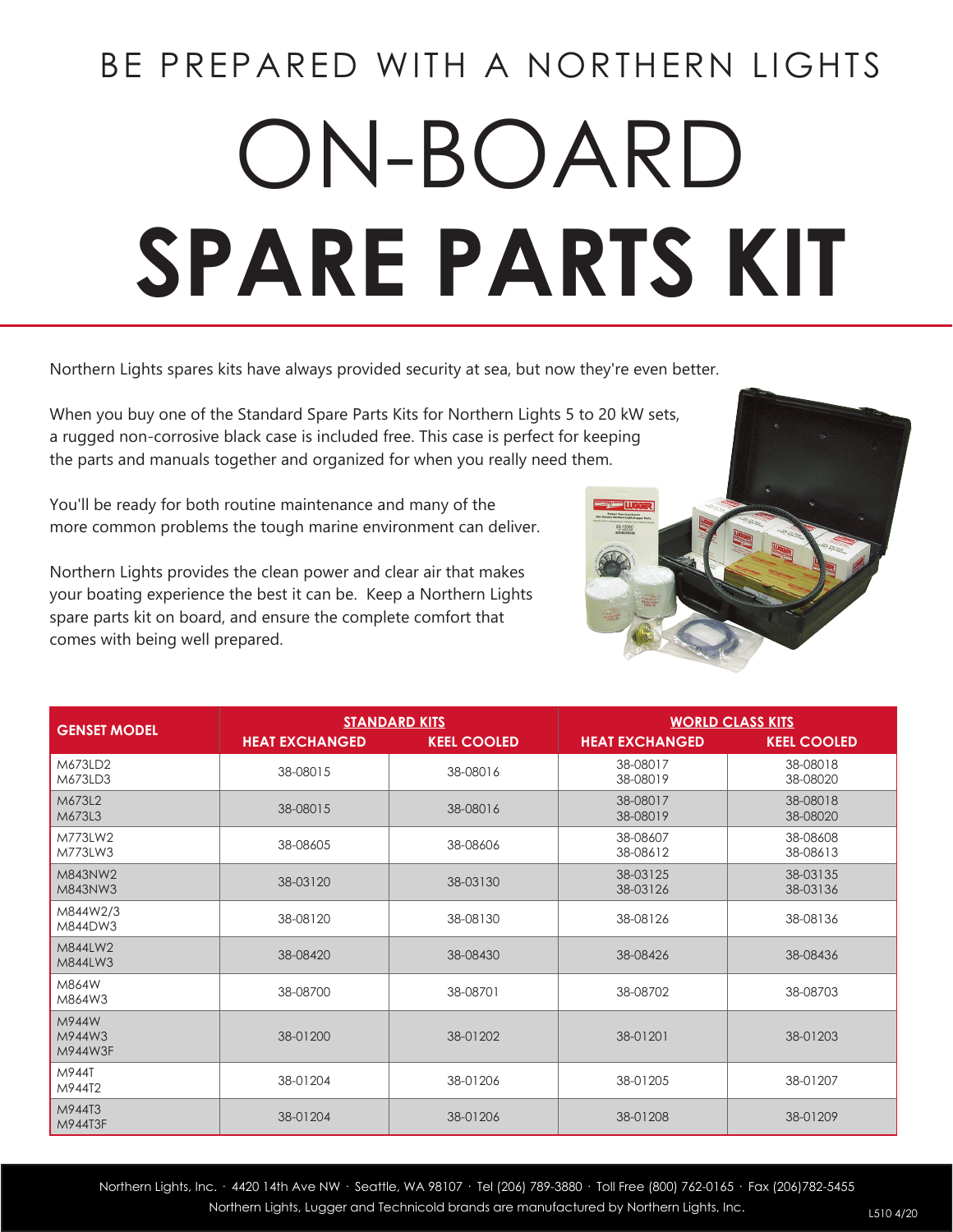

# **ON-BOARD SPARE PARTS KITS**

FOR MARINE GENERATOR SETS

# **STANDARD SPARE PARTS KITS**

**M673LD2, M673LD3, M673L2, M673L3**

Heat Exchanged Kit #38-08015

| <b>PART NO.</b> | <b>DESCRIPTION</b>       |               |
|-----------------|--------------------------|---------------|
| 24-08001        | Oil Filter               | 4             |
| 24-52020        | Fuel Filter              | $\mathcal{P}$ |
| 40-02002        | Drive Belt               |               |
| 24-28003        | Air Filter Flement       | 1             |
| 145206320       | Thermostat               | 1             |
| 111996470       | Gasket, Rocker Arm Cover | $\mathcal{P}$ |
| 25-12031        | Water pump Cover O-Ring  | $\mathcal{P}$ |
| 135996731       | Exhaust Manifold Gasket  | 1             |
| 25-12009        | Impeller Kit w/Gasket    | 2             |

# **M773LW2**

Heat Exchanged Kit #38-08605

| <b>PART NO.</b> | <b>DESCRIPTION</b>           |   |
|-----------------|------------------------------|---|
| 24-02002        | Oil Filter                   | 4 |
| 24-52020        | Fuel Filter                  | 2 |
| 40-08601        | Drive Belt                   | 1 |
| 24-28602        | Air Filter Flement           | 1 |
| 145206022       | Thermostat                   | 1 |
| 111996420       | Gasket Rocker Arm Cover      | 2 |
| 11-18602        | Gasket Thermostat Cover      | 2 |
| 25-12060        | Impeller Kit w/ Gasket       | 1 |
| 25-12067        | O-Ring, Raw Water Pump Cover | 2 |

# **M773LW3**

Heat Exchanged Kit #38-08605

| <b>PART NO.</b> | <b>DESCRIPTION</b>           |               |
|-----------------|------------------------------|---------------|
| 24-02002        | Oil Filter                   | 4             |
| 24-52020        | Fuel Filter                  | $\mathcal{P}$ |
| 40-08601        | Drive Belt                   | 1             |
| 24-28602        | Air Filter Flement           | 1             |
| 145206022       | Thermostat                   | 1             |
| 111996420       | Gasket Rocker Arm Cover      | 2             |
| 11-18602        | Gasket Thermostat Cover      | 2             |
| 25-12060        | Impeller Kit w/ Gasket       | 1             |
| 25-12067        | O-Ring, Raw Water Pump Cover | 2             |

# **WORLD CLASS SPARE PARTS KITS**

### **M673LD2, M673LD3, M673L2, M673L3**

Heat Exchanged Kit #38-08019

| <b>PART NO.</b> | <b>DESCRIPTION</b>                 | QTY            |
|-----------------|------------------------------------|----------------|
| 24-08001        | Oil Filter                         | $\overline{4}$ |
| 24-52020        | <b>Fuel Filter</b>                 | $\overline{c}$ |
| 40-02002        | <b>Drive Belt</b>                  | 1              |
| 24-28003        | Air Filter Element                 | 1              |
| 145206320       | Thermostat                         | 1              |
| 111996470       | Gasket, Rocker Arm Cover           | 2              |
| 25-12031        | O-Ring, Raw Water Pump Cover       | 2              |
| 135996731       | <b>Exhaust Manifold Gasket</b>     | 1              |
| 25-12009        | Impeller Kit w/ Gasket             | $\overline{c}$ |
| 131406480       | <b>Injector Assembly</b>           | 3              |
| 185366220       | Glow Plug 12V                      | 3              |
| 130506140       | Fuel Lift Pump                     | 1              |
| 130996130       | Fuel Lift Pump Mtg. Gasket         | 1              |
| 25-12007        | Raw Water Pump                     | 1              |
| 052400400       | O-Ring                             | 1              |
| 22-68304        | <b>Brush &amp; Holder Assembly</b> | 1              |
| 22-42047        | Relay, SPDT 12V 50A                | 1              |
| 340460170       | <b>RW Pump Drive Gear</b>          | 1              |
| 165996510       | Oil Fill Neck Gasket               | 1              |
| 27-38008        | <b>SS Exhaust Elbow</b>            | 1              |
| 135996550       | Mtg. Gasket                        | 1              |
| 39-70006        | <b>Molded Plastic Case</b>         | 1              |
| W673-2          | <b>Workshop Manual</b>             | 1              |

# **M773LW2**

Heat Exchanged Kit #38-08607

| <b>PART NO.</b> | <b>DESCRIPTION</b>           | QTY            |
|-----------------|------------------------------|----------------|
| 24-02002        | Oil Filter                   | 4              |
| 24-52020        | <b>Fuel Filter</b>           | $\mathcal{P}$  |
| 40-08601        | Drive Belt                   | 1              |
| 24-28602        | Air Filter Element           | 1              |
| 145206022       | Thermostat                   | 1              |
| 111996420       | Gasket, Rocker Arm Cover     | 2              |
| 11-18602        | Gasket, Thermostat Cover     | $\mathcal{P}$  |
| 25-12060        | Impeller Kit w/ Gasket       | 1              |
| 25-12067        | O-Ring, Raw Water Pump Cover | $\overline{c}$ |
| 185366220       | Glow Plug 12V                | 3              |
| 131406470       | Injector                     | 3              |
| 130506140       | Fuel Lift Pump               | 1              |
| 130996130       | Fuel Lift Pump Mtg. Gasket   | 1              |
| 25-12057        | Raw Water Pump               | 1              |
| 16-13101        | O-Ring                       | 1              |
| 22-42047        | Relay, SPDT 12V 50A          | 1              |
| 340460141       | <b>RW Pump Drive Gear</b>    | 1              |
| 11-12005        | Oil Fill Neck Gasket         | 1              |
| 27-32014        | <b>SS Exhaust Elbow</b>      | 1              |
| 11-31902        | Mtg. Gasket                  | 1              |
| 39-70006        | <b>Molded Plastic Case</b>   | 1              |
| W773L-2         | <b>Workshop Manual</b>       | 1              |

# **M773LW3**

Heat Exchanged Kit #38-08612

| <b>PART NO.</b> | <b>DESCRIPTION</b>               | QTY            |
|-----------------|----------------------------------|----------------|
| 24-02002        | Oil Filter                       | 4              |
| 24-52020        | <b>Fuel Filter</b>               | $\overline{c}$ |
| 40-02003        | Drive Belt                       | 1              |
| 24-22009        | Air Filter Element               | 1              |
| 145206022       | Thermostat                       | 1              |
| 111996410       | Gasket Rocker Arm Cover          | $\overline{c}$ |
| 11-13101        | Gasket, Thermostat Cover         | 1              |
| 25-12060        | Impeller Kit w/ Gasket & O-Rings | $\overline{c}$ |
| 25-12067        | O-Ring, Raw Water Pump Cover     | $\overline{c}$ |
| 131406360       | Injector                         | 3              |
| 185366060       | Glow Plug                        | 3              |
| 130506140       | Fuel Lift Pump                   | 1              |
| 130996130       | Fuel Lift Pump Mtg. Gasket       | 1              |
| 25-12057        | Raw Water Pump                   | 1              |
| 16-13101        | O-Ring                           | 1              |
| 22-42047        | Relay, SPDT 12V 50A              | 1              |
| 340460141       | RW Pump Drive Gear               | 1              |
| 11-12005        | Oil Fill Neck Gasket             | 1              |
| 27-32014        | <b>SS Exhaust Elbow</b>          | 1              |
| 11-31902        | Mtg. Gasket                      | 1              |
| 39-70006        | <b>Molded Plastic Case</b>       | 1              |
| W843-844-2      | <b>Workshop Manual</b>           | 1              |
|                 |                                  |                |

**Protect your equipment. Use only genuine Northern Lights|Lugger filters and replacement parts.**

NOTE: Kits do not include parts for custom or optional equipment. Spares for custom and optional equipment should be specified and ordered separately. Kits for Keel Cooled sets do not include raw water pump parts. See Chart on front cover for Keel Cooled kit numbers.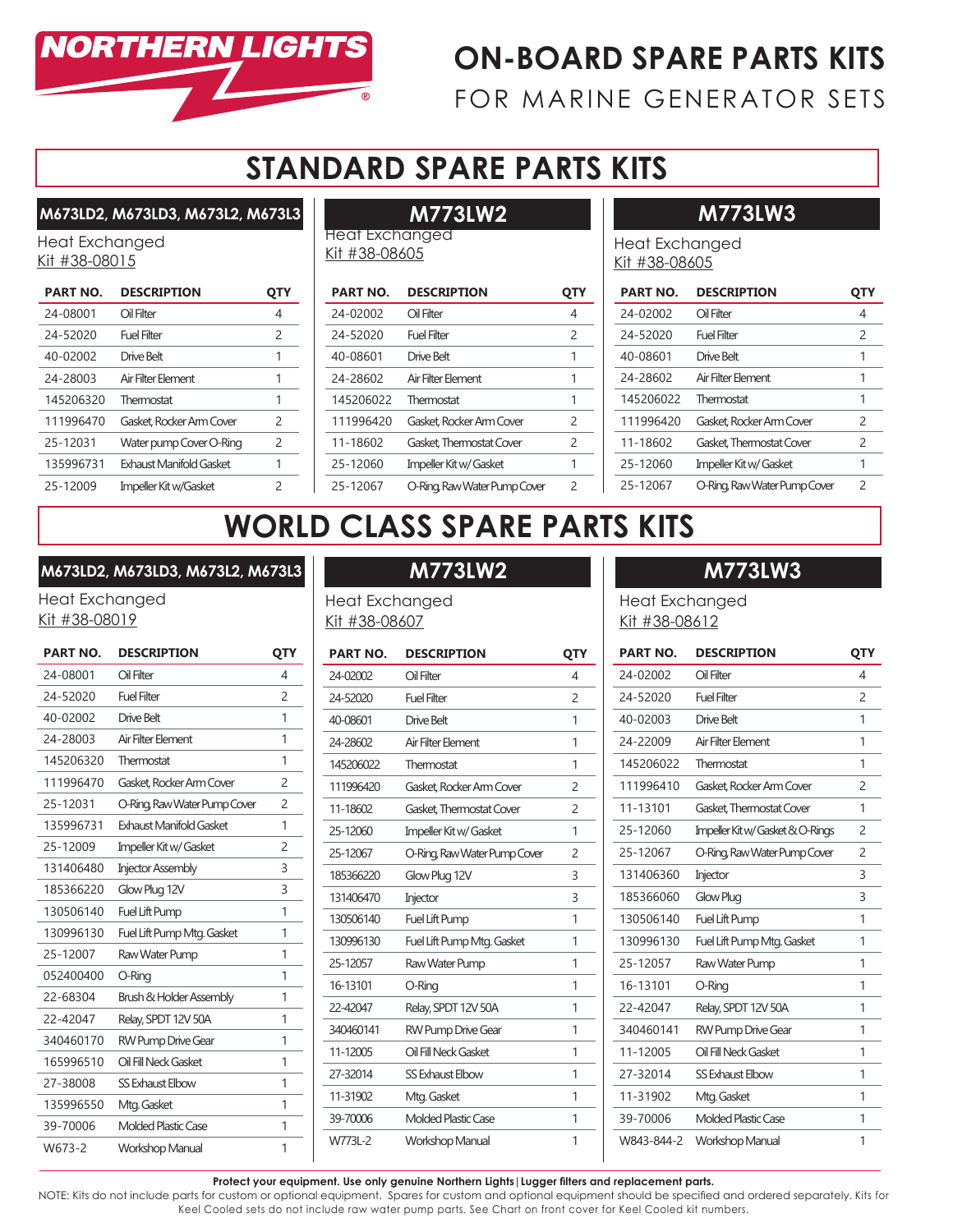

# WWW.NORTHERN-LIGHTS.COM

Heat Exchanged Kit #38-08120

# **STANDARD SPARE PARTS KITS**

**M843NW3**

# **M843NW2**

Heat Exchanged Kit #38-03120

| <b>PART NO.</b> | <b>DESCRIPTION</b>               | QTY           |
|-----------------|----------------------------------|---------------|
| 24-02002        | Oil Filter                       | 4             |
| 24-52020        | Fuel Filter                      | $\mathcal{P}$ |
| 40-02003        | Drive Belt                       | 1             |
| 24-22009        | Air Filter Flement               | 1             |
| 145206022       | Thermostat                       | 1             |
| 111996410       | Gasket Rocker Arm Cover          | 1             |
| 11-13101        | Gasket Thermostat Cover          | 1             |
| 25-12060        | Impeller Kit w/ Gasket & O-Rings | 2             |
| 25-12067        | O-Ring, Raw Water Pump Cover     | 2             |

### Heat Exchanged Kit #38-03120

| <b>PART NO.</b> | <b>DESCRIPTION</b>               | UIY           |
|-----------------|----------------------------------|---------------|
| 24-02002        | Oil Filter                       | 4             |
| 24-52020        | Fuel Filter                      | $\mathcal{P}$ |
| 40-02003        | Drive Belt                       | 1             |
| 24-22009        | Air Filter Flement               | 1             |
| 145206022       | Thermostat                       | 1             |
| 111996410       | Gasket Rocker Arm Cover          | 1             |
| 11-13101        | Gasket, Thermostat Cover         | 1             |
| 25-12060        | Impeller Kit w/ Gasket & O-Rings | $\mathcal{L}$ |
| 25-12067        | O-Ring, Raw Water Pump Cover     | 2             |

### **M844W2**

### **PART NO. DESCRIPTION QTY** 24-02002 Oil Filter 4 24-52020 Fuel Filter 2 40-02003 Drive Belt 1 24-22009 Air Filter Element 1 145206022 Thermostat 1 111996401 Gasket, Rocker Arm Cover 2 11-13101 Gasket Thermostat Cover 1 25-12060 Impeller Kit w/ Gasket & O-Rings 2 25-12067 O-Ring, Raw Water Pump Cover 2

# **WORLD CLASS SPARE PARTS KITS**

# **M843NW2**

Heat Exchanged Kit #38-03125

| <b>PART NO.</b> | <b>DESCRIPTION</b>               | QTY            |
|-----------------|----------------------------------|----------------|
| 24-02002        | Oil Filter                       | 4              |
| 24-52020        | <b>Fuel Filter</b>               | $\mathcal{P}$  |
| 40-02003        | Drive Belt                       | 1              |
| 24-22009        | Air Filter Element               | 1              |
| 145206022       | Thermostat                       | 1              |
| 111996401       | Gasket, Rocker Arm Cover         | 2              |
| 11-13101        | Gasket Thermostat Cover          | 1              |
| 25-12060        | Impeller Kit w/ Gasket & O-Rings | $\overline{c}$ |
| 25-12067        | O-Ring, Raw Water Pump Cover     | 2              |
| 131406360       | Injector                         | 4              |
| 185366060       | Glow Plug 12V                    | 4              |
| 130506140       | <b>Fuel Lift Pump</b>            | 1              |
| 130996130       | Fuel Lift Pump Mtg. Gasket       | 1              |
| 25-12057        | Raw Water Pump                   | 1              |
| 16-13101        | O-Ring                           | 1              |
| 22-42047        | Relay, SPDT 12V 50A              | 1              |
| 340460141       | <b>RW Pump Drive Gear</b>        | 1              |
| 11-12005        | Oil Fill Neck Gasket             | 1              |
| 27-32014        | <b>SS Exhaust Elbow</b>          | 1              |
| 11-31902        | Mtg. Gasket                      | 1              |
| 39-70006        | <b>Molded Plastic Case</b>       | 1              |
| W843-844-2      | <b>Workshop Manual</b>           | 1              |

# **M843NW3**

Heat Exchanged Kit #38-03126

| <b>PART NO.</b> | <b>DESCRIPTION</b>               | QTY            |
|-----------------|----------------------------------|----------------|
| 24-02002        | Oil Filter                       | $\overline{4}$ |
| 24-52020        | <b>Fuel Filter</b>               | $\overline{c}$ |
| 40-08401        | <b>Drive Belt</b>                | 1              |
| 24-22009        | Air Filter Element               | 1              |
| 145206022       | Thermostat                       | 1              |
| 111996401       | Gasket Rocker Arm Cover          | 2              |
| 11-13101        | Gasket Thermostat Cover          | 1              |
| 25-12060        | Impeller Kit w/ Gasket & O-Rings | 2              |
| 25-12067        | O-Ring, Raw Water Pump Cover     | $\overline{c}$ |
| 131406360       | Injector                         | 4              |
| 185366060       | Glow Plug 12V                    | 4              |
| 130506140       | Fuel Lift Pump                   | 1              |
| 130996070       | Fuel Lift Pump Mtg. Gasket       | 1              |
| 25-12057        | Raw Water Pump                   | 1              |
| 16-13101        | O-Ring                           | 1              |
| 22-42047        | Relay, SPDT 12V 50A              | 1              |
| 340460141       | <b>RW Pump Drive Gear</b>        | 1              |
| 11-12005        | Oil Fill Neck Gasket             | 1              |
| 27-32014        | <b>SS Exhaust Elbow</b>          | 1              |
| 11-31902        | Mtg. Gasket                      | 1              |
| 39-70006        | <b>Molded Plastic Case</b>       | 1              |
| W843-844-2      | <b>Workshop Manual</b>           | 1              |

### **M844W2**

Heat Exchanged Kit #38-03126

| <b>PART NO.</b> | <b>DESCRIPTION</b>               | QTY            |
|-----------------|----------------------------------|----------------|
| 24-02002        | Oil Filter                       | 4              |
| 24-52020        | <b>Fuel Filter</b>               | 2              |
| 40-02003        | Drive Belt                       | 1              |
| 24-22009        | Air Filter Element               | 1              |
| 145206022       | Thermostat                       | 1              |
| 111996401       | Gasket Rocker Arm Cover          | 2              |
| 11-13101        | Gasket Thermostat Cover          | 1              |
| 25-12060        | Impeller Kit w/ Gasket & O-Rings | 2              |
| 25-12067        | O-Ring, Raw Water Pump Cover     | $\overline{c}$ |
| 131406360       | Injector                         | 4              |
| 185366060       | Glow Plug 12V                    | 4              |
| 130506140       | Fuel Lift Pump                   | 1              |
| 130996070       | Fuel Lift Pump Mtg. Gasket       | 1              |
| 25-12057        | Raw Water Pump                   | 1              |
| 16-13101        | O-Ring                           | 1              |
| 22-42047        | Relay, SPDT 12V 50A              | 1              |
| 340460141       | RW Pump Drive Gear               | 1              |
| 11-12005        | Oil Fill Neck Gasket             | 1              |
| 27-32014        | SS Exhaust Elbow                 | 1              |
| 11-31902        | Mtg. Gasket                      | 1              |
| 39-70006        | <b>Molded Plastic Case</b>       | 1              |
| W843-844-2      | <b>Workshop Manual</b>           | 1              |
|                 |                                  |                |

### **Protect your equipment. Use only genuine Northern Lights|Lugger filters and replacement parts.**

NOTE: Kits do not include parts for custom or optional equipment. Spares for custom and optional equipment should be specified and ordered separately. Kits for Keel Cooled sets do not include raw water pump parts. See Chart on front cover for Keel Cooled kit numbers.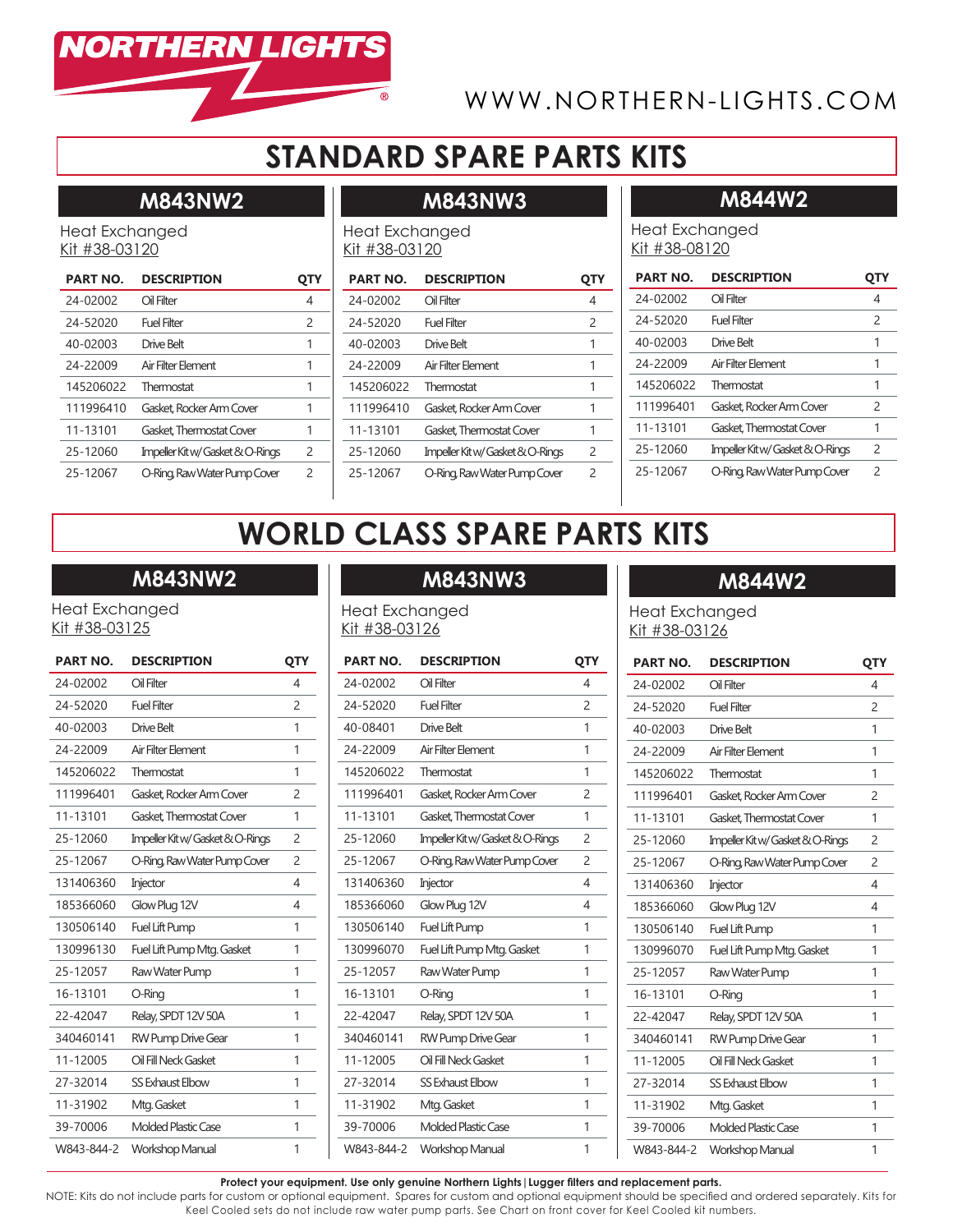

# WWW.NORTHERN-LIGHTS.COM

# **STANDARD SPARE PARTS KITS**

### **M844DW3 & M844LW2 & M844LW3**

Heat Exchanged Kit #38-08420

| <b>PART NO.</b> | <b>DESCRIPTION</b>               | OIY           |
|-----------------|----------------------------------|---------------|
| 24-02002        | Oil Filter                       | 4             |
| 24-52020        | Fuel Filter                      | 2             |
| 40-008401       | Drive Belt                       | 1             |
| 24-22009        | Air Filter Flement               | 1             |
| 145206022       | Thermostat                       | 1             |
| 111996401       | Gasket Rocker Arm Cover          | 2             |
| 11-13101        | Gasket Thermostat Cover          | 1             |
| 25-12060        | Impeller Kit w/ Gasket & O-Rings | $\mathcal{P}$ |
| 25-12067        | O-Ring, Raw Water Pump Cover     | $\mathcal{P}$ |

# **M864W & M864W3**

### **M944W, M944W3, M944W3F**

Heat Exchanged Kit # 38-08700

| <b>PART NO.</b> | <b>DESCRIPTION</b>          |               |
|-----------------|-----------------------------|---------------|
| 24-02002        | Oil Filter                  | 4             |
| 24-52020        | Fuel Filter                 | 2             |
| 40-08704        | Drive Belt                  | 1             |
| 24-28701        | Air Filter Element          | 1             |
| 35-11000        | Thermostat                  | 1             |
| 11-10015        | <b>Thermostat Seal Ring</b> | 1             |
| 11213-UC010     | Gasket, Rocker Arm Cover    | 1             |
| 25-12060        | Impeller                    | $\mathcal{P}$ |
| 25-12067        | O-Ring, Water Pump Cover    | $\mathcal{P}$ |
| 21-10010        | <b>Zinc Anode</b>           |               |

Heat Exchanged Kit #38-01200

| <b>PART NO.</b> | <b>DESCRIPTION</b>          | UIY           |
|-----------------|-----------------------------|---------------|
| 24-01201        | Oil Filter                  | 4             |
| 24-51201        | Fuel Filter                 | $\mathcal{P}$ |
| 40-05404        | Drive Belt                  | 1             |
| 24-21202        | Air Filter Flement          | 1             |
| 35-11000        | Thermostat                  | 1             |
| 11-10015        | <b>Thermostat Seal Ring</b> | 1             |
| 32A0413200      | Gasket, Rocker Arm Cover    | 1             |
| 25-11011        | Impeller                    | $\mathcal{P}$ |
| 21-12010        | <b>Zinc Anode</b>           | 4             |

# **WORLD CLASS SPARE PARTS KITS**

### **M844DW3 & M844LW2 & M844LW3**

Heat Exchanged Kit #38-08426

| <b>PART NO.</b> | <b>DESCRIPTION</b>               | QTY            |
|-----------------|----------------------------------|----------------|
| 24-02002        | Oil Filter                       | 4              |
| 24-52020        | <b>Fuel Filter</b>               | $\mathcal{P}$  |
| 40-08401        | Drive Belt                       | 1              |
| 24-22009        | Air Filter Flement               | 1              |
| 145206022       | Thermostat                       | 1              |
| 111996401       | Gasket, Rocker Arm Cover         | 2              |
| 11-13101        | Gasket, Thermostat Cover         | 1              |
| 25-12060        | Impeller Kit w/ Gasket & O-Rings | $\mathcal{P}$  |
| 25-12067        | O-Ring, Raw Water Pump Cover     | $\overline{c}$ |
| 131406360       | Injector                         | 4              |
| 185366060       | Glow Plug 12V                    | 4              |
| 130506140       | Fuel Lift Pump                   | 1              |
| 130996070       | Fuel Lift Pump Mtg. Gasket       | 1              |
| 25-12057        | Raw Water Pump                   | 1              |
| 16-13101        | O-Ring                           | 1              |
| 22-42047        | Relay, SPDT 12V 50A              | 1              |
| 340460141       | <b>RW Pump Drive Gear</b>        | 1              |
| 11-12005        | Oil Fill Neck Gasket             | 1              |
| 27-32014        | SS Exhaust Elbow                 | 1              |
| 11-31902        | Mtg. Gasket                      | 1              |
| 39-70006        | <b>Molded Plastic Case</b>       | 1              |
| W843-844-2      | <b>Workshop Manual</b>           | 1              |

# **M864W & M864W3**

Heat Exchanged Kit #38-08702

| <b>PART NO.</b>    | <b>DESCRIPTION</b>                | QTY            |
|--------------------|-----------------------------------|----------------|
| 24-02002           | Oil Filter                        | 4              |
| 24-52020           | Fuel Filter                       | $\overline{c}$ |
| 40-08704           | Drive Belt                        | 1              |
| 24-28701           | Air Filter Element                | 1              |
| 35-11000           | Thermostat                        | 1              |
| 11-10015           | <b>Thermostat Seal Ring</b>       | 1              |
| 11213-UC010        | Gasket, Rocker Arm Cover          | 1              |
| 25-12060           | Impeller                          | $\overline{c}$ |
| 25-12067           | O-Ring, Raw Water Pump Cover      | $\overline{c}$ |
| 236007820071       | <b>Fuel Injector</b>              | 4              |
| 198507820071       | Glow Plug                         | 4              |
| 25-15405           | Raw water pump                    | 1              |
| 16-15401           | O-Ring                            | 1              |
| 22-42047           | Relay SPDT 12VDC 50A              | 1              |
| W864               | <b>Workshop Manual</b>            | 1              |
| 21-12010           | Zinc Anode                        | 1              |
| 11177-76007-<br>71 | <b>Injector Gaskets</b>           | 4              |
| 07005-01412        | <b>Fuel System Sealing Washer</b> | 1              |
| 90430-76002-<br>71 | <b>Fuel System Sealing Washer</b> | 1              |
| 39-70006           | <b>Molded Plastic Case</b>        | 1              |

### **M944W, M944W3, M944W3F**

Heat Exchanged Kit #38-01201

| <b>PART NO.</b> | <b>DESCRIPTION</b>          | QTY            |
|-----------------|-----------------------------|----------------|
| 24-01201        | Oil Filter                  | 4              |
| 24-51201        | Fuel Filter                 | $\overline{c}$ |
| 40-05404        | Drive Belt                  | 1              |
| 24-21202        | Air Filter Element          | $\overline{c}$ |
| 35-11000        | Thermostat                  | 1              |
| 11-10015        | <b>Thermostat Seal Ring</b> | 1              |
| 32A0413200      | Gasket Rocker Arm Cover     | $\overline{c}$ |
| 25-11011        | Impeller                    | $\overline{c}$ |
| 21-12010        | Zinc Anode                  | 4              |
| 32C6106000      | <b>Fuel Injector</b>        | 4              |
| 32A6603100      | Glow Plug                   | 1              |
| 25-11202        | Raw Water pump              | 1              |
| 25-19517        | O-Ring                      | 1              |
| 22-42047        | Relay SPDT 12VDC 50A        | 1              |
| MDO70717        | Sealing Washers             | 4              |
| MDO68355        | Sealing Washers             | 4              |
| 07005-01412     | Sealing Washers             | 8              |
| 0594600801      | Sealing Washer              | 1              |
| 39-70006        | Molded Plastic Case         | 1              |
| W944            | Workshop Manual             | 1              |

**Protect your equipment. Use only genuine Northern Lights|Lugger filters and replacement parts.**

*NOTE:* Kits do not include parts for custom or optional equipment. Spares for custom and optional equipment should be specified and ordered separately. Kits for Keel Cooled sets do not include raw water pump parts. See Chart on front cover for Keel Cooled kit numbers. 24 volt relays available on select unit. Please specify voltage when ordering.